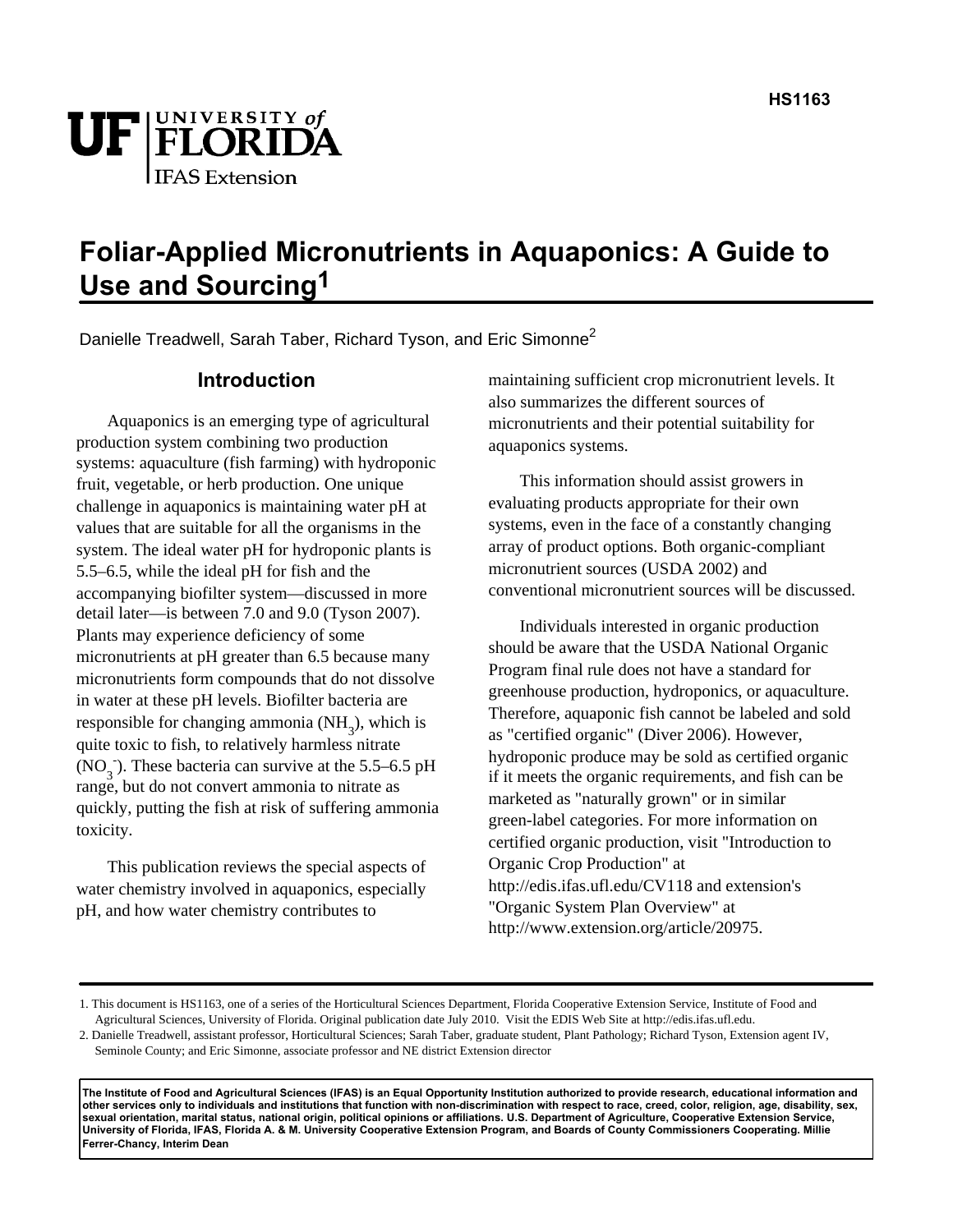# **First Considerations with Micronutrients: pH**

One of aquaponics' top management priorities is the maintenance of correct water chemistry and nutrient balance. Hydroponics typically operates at a pH between 5.5 and 6.5 because several nutrients, including iron (Fe), copper (Cu), zinc (Zn), boron (B), and manganese (Mn), become unavailable at a higher pH (Timmons and Ebeling 2002; Tyson 2007). However, both fish and biofilter bacteria perform best at a pH of 7.0 or above. Biofilter bacteria are required for fish culture because they convert the ammonia  $(NH_3)$  in fish waste, which is toxic to fish, into relatively harmless nitrate  $(NO_3^-)$ . Sizing of biofilters varies depending on stocking rate, type of substrate used for the biofilter, and amount of  $\overline{NH}_4^+$  that is removed by the hydroponic plants. In the case of tilapia, the  $NH<sub>3</sub>$  concentration must be kept below 0.1 mg/L (0.1 ppm) by the combined  $NH<sub>3</sub>$ removal of the biofilter and hydroponic plants (El-Shafai et al. 2004). Although not fatal, tilapia growth is slowed at or above this level.

Tyson (2007) proposed a solution to this dilemma by maintaining pH between 7.0 and 8.0 for intensively managed systems to increase nitrification, and by applying foliar nutrients to compensate for the low availability of some nutrients in this pH range. The amount of each nutrient to use in a foliar application on aquaponic plants has not been determined and would probably be different from system to system. Therefore, the individual growers would need to determine the appropriate amounts of micronutrients for foliar application.

Correct pH is essential to the healthy functioning of an aquaponic system. Therefore, growers should check their system's pH daily, either with an electronic pH meter or with a test strip (J. Rakocy and R. Tyson, pers. comm.).

When the pH must be adjusted, growers are limited to acids and bases that are nontoxic to both fish and plants and pose little or no risk of accumulation. For example, calcium hydroxide (CaOH) and potassium hydroxide (KOH) are good choices for raising pH, since Ca (calcium) and K (potassium) are nutrients required by both plants and fish. The tilapia and produce aquaponics system at the University of the Virgin Islands maintains pH by alternating between adding CaOH and KOH (Diver 2006). Other strong bases, such as sodium hydroxide (NaOH), would maintain correct pH but would be poor choices for aquaponics because neither plants nor fish take up sodium (Na) in any appreciable amount, so it can easily accumulate in the water to toxic levels.

Phosphoric acid, or  $H_3PO_4$ , is commonly used in aquaponics and aquaculture to adjust pH downward (R. Tyson, pers. comm.). Other suitable materials for adjusting pH may be found by consulting books or periodicals on aquaponics, or by communicating with other aquaponic growers. The National Sustainable Agriculture Information Service's (ATTRA) publication *Aquaculture Enterprises: Considerations and Strategies* (Gegner 2006) has a list of both written references and aquaponic growers' associations in its resources section.

Organic producers must also consider whether acids, bases, and nutrients are allowable under the USDA National Organic Program final rule. Aquaponics constitutes a gray area under the organic regulations because neither aquaculture nor hydroponic produce is specifically addressed in the standards. For example, CaOH, KOH, and  $H_3PO_4$  are all allowable substances under the organic standards for various situations, but not to adjust pH. In this case, it is best for growers to consult with their certifying agencies to find appropriate acids and bases for organic hydroponic produce. Fish cannot be labeled as "certified organic" under any circumstances.

## **Different Aquaponics Systems Have Different Micronutrient Needs**

There are many hydroponic system types that can be modified to work with aquaponics; reciprocating and constant-flow systems are used most often. A reciprocating hydroponics system is one in which the hydroponic media are alternately flooded and then drained on a regular basis, usually with the plant roots in some sort of granular or fibrous media (such as sand, vermiculite, perlite, or coconut husk fiber). A constant-flow system is one in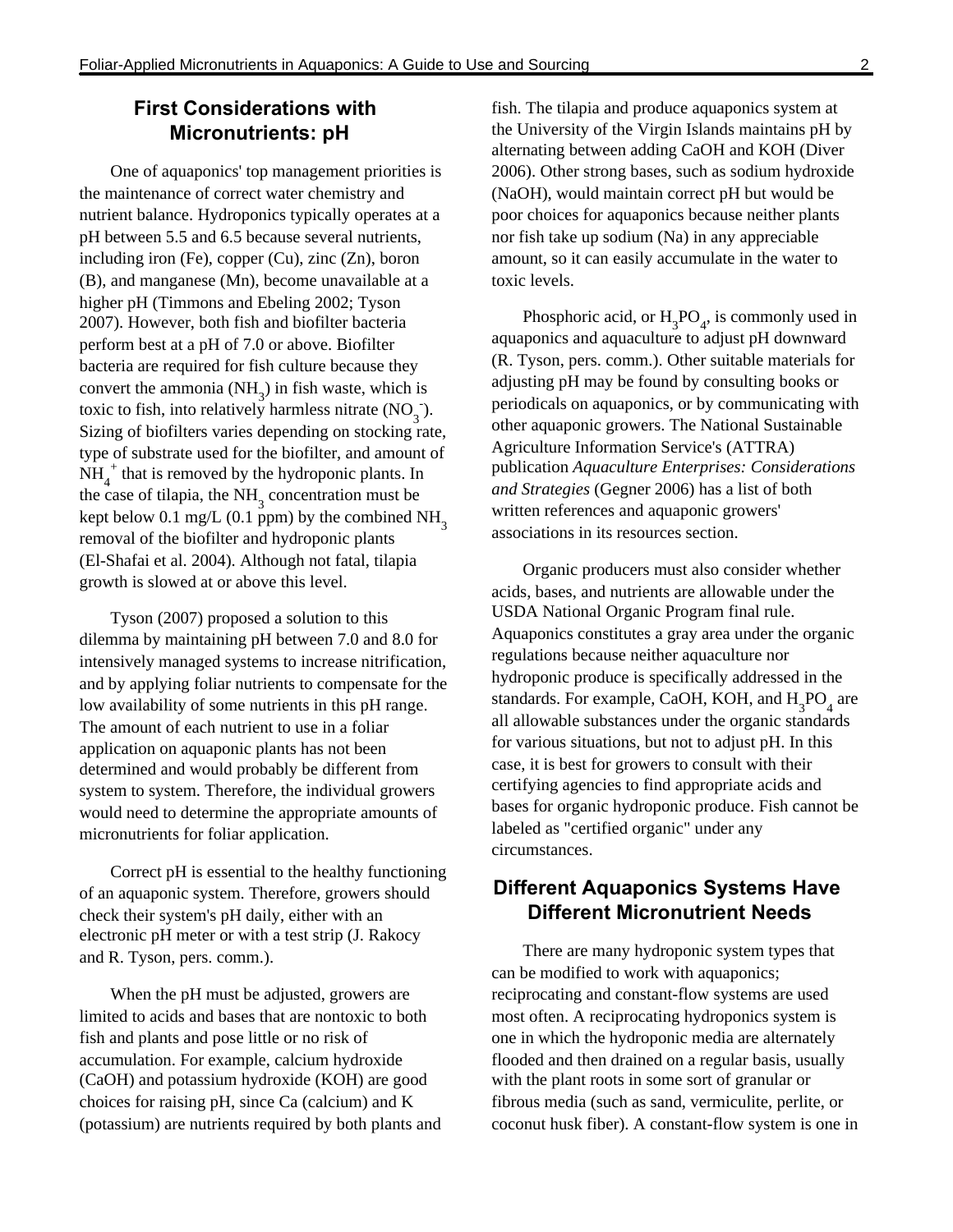which the roots are always immersed in the nutrient solution, which flows at a constant rate 24 hours a day. These systems can use some kind of solid soilless media, but the roots can also hang freely in the solution. Examples include the raft and nutrient film systems (where the plants are positioned in floating foam or cork rafts and their roots are submerged in the flowing solution) and the trickling bed system (where plants grow in a solid soilless media with solution trickled through it) methods.

Constant-flow systems have a distinct advantage in aquaponics, where micronutrient concentration is reduced by a high pH (Tyson 2007, Tyson et al. 2008). In soil or reciprocating hydroponic systems, the water and nutrients nearest the roots are quickly taken up by the plant. Movement of more water and nutrients into the zone immediately around the root is slowed by the soil or media, leading to a zone or "halo" of nutrient depletion around the root. This effect means a higher overall nutrient concentration is needed to avoid unacceptably low nutrient levels immediately around the roots.

If the solution is constantly in motion, however, depleted zones do not usually occur, and more dilute solutions will fulfill the plants' requirements. Therefore, nutrients with low solubility at high pH (such as Fe and Mn) may have fewer deficiency problems in constant-circulation systems than in reciprocating systems. However, growers should carefully monitor for low nutrient levels.

The *Florida Greenhouse Vegetable Production Handbook* contains written descriptions of nutrient deficiency symptoms (http://edis.ifas.ufl.edu/CV265 ). If nutrient deficiencies are suspected, tissue testing may be performed to determine the deficient nutrient and the rate of amendment that would eliminate the problem.

Finally, some drift or dripping of foliar applications into the aquaponic solution should be expected. While the amount of foliar nutrient amendment that enters the growth solution during any given application is likely to be small, an element not used in high amounts by plants or fish (such as Na) can accumulate to toxic levels over a period of time with repeated applications. Growers should be able to anticipate the effects of any possible additions to their

systems and choose amendments that contain few or no ingredients capable of accumulating to toxic levels for either fish or plants.

#### **Sources of Micronutrients**

The most widely used sources of micronutrients in agriculture are mined inorganic minerals and synthetic chelates. Chelate comes from the Greek term for "claw"; chelates are molecules that, when dissolved in water, can "grab" onto positively charged ions, many of which are plant micronutrients (such as iron  $[Fe^{2+}$  and  $Fe^{3+}$ ], copper  $[Cu^{2+}]$ , manganese  $[Mn^{2+}]$ , etc.). Chelated micronutrients are still available to plants and prevented from binding with other molecules that would cause them to become unavailable. Some large, naturally occurring chelate molecules are present in lignin sulfonates, soil organic matter, and compost teas. These are advantageous to organic producers because, being naturally occurring, they are permissible for organic systems. Synthetic chelates include compounds such as EDTA (ethylenediaminetetraacetic acid), EDDA (ethylenediaminediacetic acid), and others.

In general, synthetic chelates and inorganic minerals are the most appropriate sources of micronutrients for aquaponics because they allow the amount of each nutrient to be controlled independently. By contrast, aquatic plant extracts and other products derived from biological sources will provide a variety of micronutrients and may not contain them in the correct ratio for an individual aquaponic system. For example, by the time a sufficient amount of one of these nutrient sources is added to provide all the Fe necessary for the system, an excess of Cu or Na may also have been added. Aquaponicists must achieve a balance between avoiding nutrient deficiencies and preventing nutrient excesses. Unfortunately, biologically derived products do not lend themselves well to this type of system.

In certified organic systems, allowable sources of micronutrients include synthetic sulfates, carbonates, oxides, or silicates of Zn, Cu, Fe, Mn, molybdenum (Mo), selenium (Se), and cobalt (Co) as long as a micronutrient deficiency is documented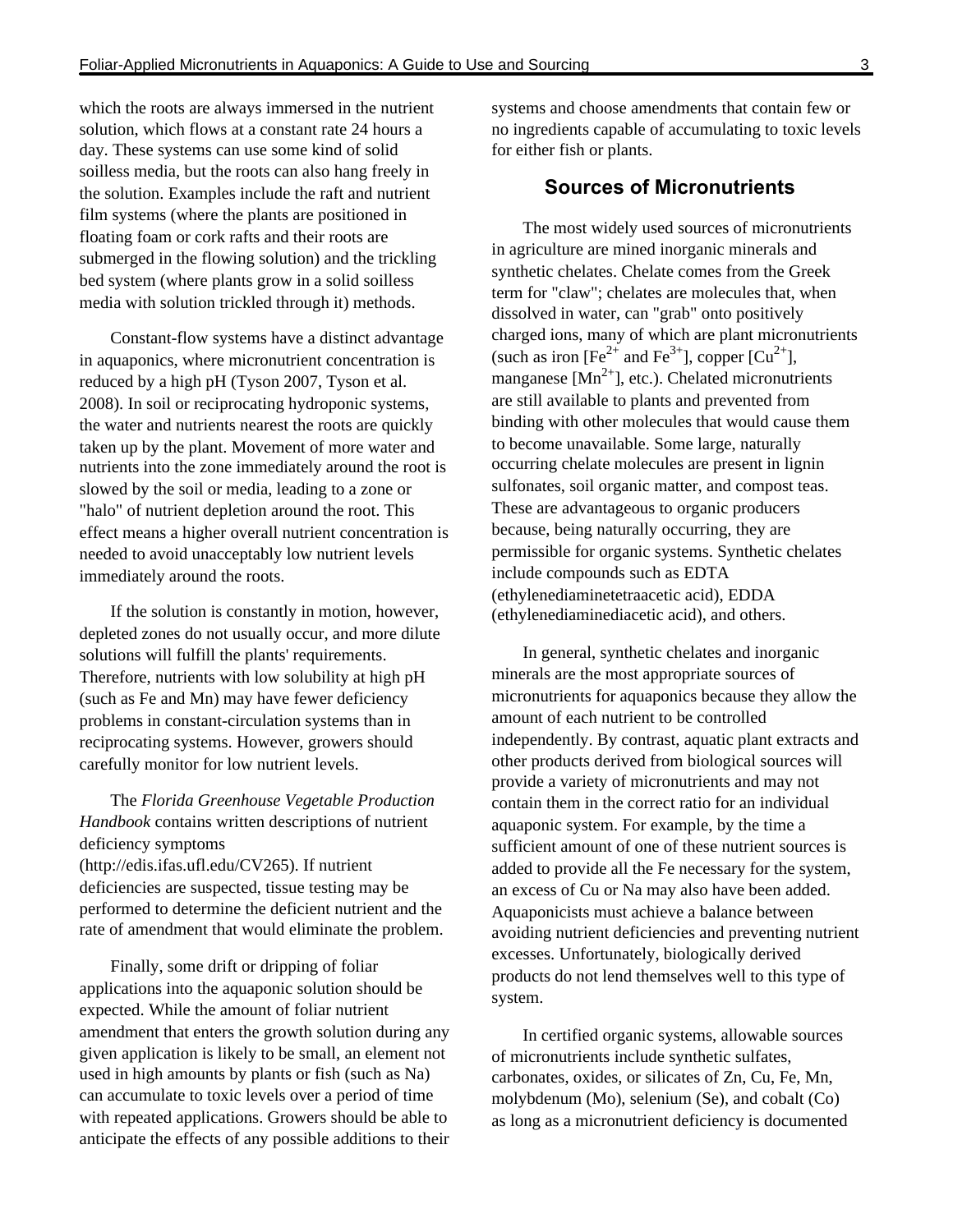(see below: "Micronutrient Monitoring"). Certified organic growers should check with their certifiers before using these micronutrient supplements since the use of mineral micronutrients in hydroponic produce is a gray area in the organic standards. Table 1 provides more information on major micronutrient sources.

#### **Micronutrient Monitoring**

Overall nutrient levels will vary in each aquaponic system depending on fish stocking rate, feed and fertilizer inputs, type and amount of plants grown, etc. The tendency of each nutrient to accumulate or become deficient will also vary from system to system. For example, Fe is commonly deficient, and Zn accumulates in some systems but not in others (Timmons and Ebeling 2002). Therefore, aquaponic growers should become acquainted with the tendencies of their own systems by testing periodically.

While test kits are available for many aquaculture water quality parameter—such as dissolved oxygen, ammonia-nitrogen, and pH—reliable testing for micronutrients is more difficult. The best option is to submit samples to a laboratory that can analyze them using an ICP (internally coupled plasma) spectrometer (J. Rakocy, agricultural experimental station director at the University of the Virgin Islands, pers. comm.). For example, during the first year of operation at the University of the Virgin Islands system, operators took a water sample each month and stored it until the end of the year, at which point all 12 were submitted to a lab for micronutrient testing. A year's worth of monthly samples gives a good general idea of any nutrient accumulation or deficiency trends, and as long as general good practices are followed (such as avoiding the addition of Na to the system), toxic accumulations of micronutrients are not likely to occur. Contact the lab prior to collecting samples; they may need to be refrigerated and/or have acid added for storage.

The University of Florida offers a water testing service for agricultural and domestic use. The test results include Ca, Mg, Na, Cl, Fe, and Mn content, which are useful to aquaponic growers. It may be

possible to request testing for other trace elements, such as Zn, by special order. While the results are useful, this test is oriented toward irrigation or home use rather than aquaponics and will not provide any clarifying information appropriate to aquaponics, such as whether the results are "high" or "low." Thus, the growers should either be familiar with the desired nutrient ranges for their fish and plant species, or they should review the results with an Extension agent who is familiar with appropriate nutrient levels for aquaculture and/or hydroponics.

The UF/IFAS Analytical Services Laboratories Web site

(http://soilslab.ifas.ufl.edu/ESTL%20Tests.asp ) offers other useful services, such as nutrient analysis of leaf tissues. It can be helpful to call the lab before sending in the samples to explain their purpose and to ensure that the results are reported in an appropriate manner for aquaponics. Growers can also locate labs in their area that can perform these tests by searching for "water testing" or "environmental testing" online, although labs can vary in quality and, unlike the university-run lab, UF/IFAS cannot vouch for their accuracy.

How the results of the test are interpreted will depend on the individual grower's plant crop and fish species. For example, whether 5 ppm Fe is too much, too little, or just right will depend on what is being grown. UF/IFAS has recommended nutrient levels for hydroponic solutions for tomatoes, cucumbers, and leafy greens in the University of Florida's *Greenhouse Vegetable Production Handbook* (http://edis.ifas.ufl.edu/CV265 ). Nutrient toxicity levels for fish can be determined by consulting with an aquaculture specialist, such as a consultant or Extension agent, familiar with the species and the sourcewater quality in the area.

#### **Conclusion**

Aquaponics enterprises in the United States are still few in number; two of the best examples of successful aquaponics businesses are S & S Aqua Farm in Missouri

(http://www.jaggartech.com/snsaqua) and Bioshelters in Massachusetts (http://bioshelters.com). The University of the Virgin Islands has a long-running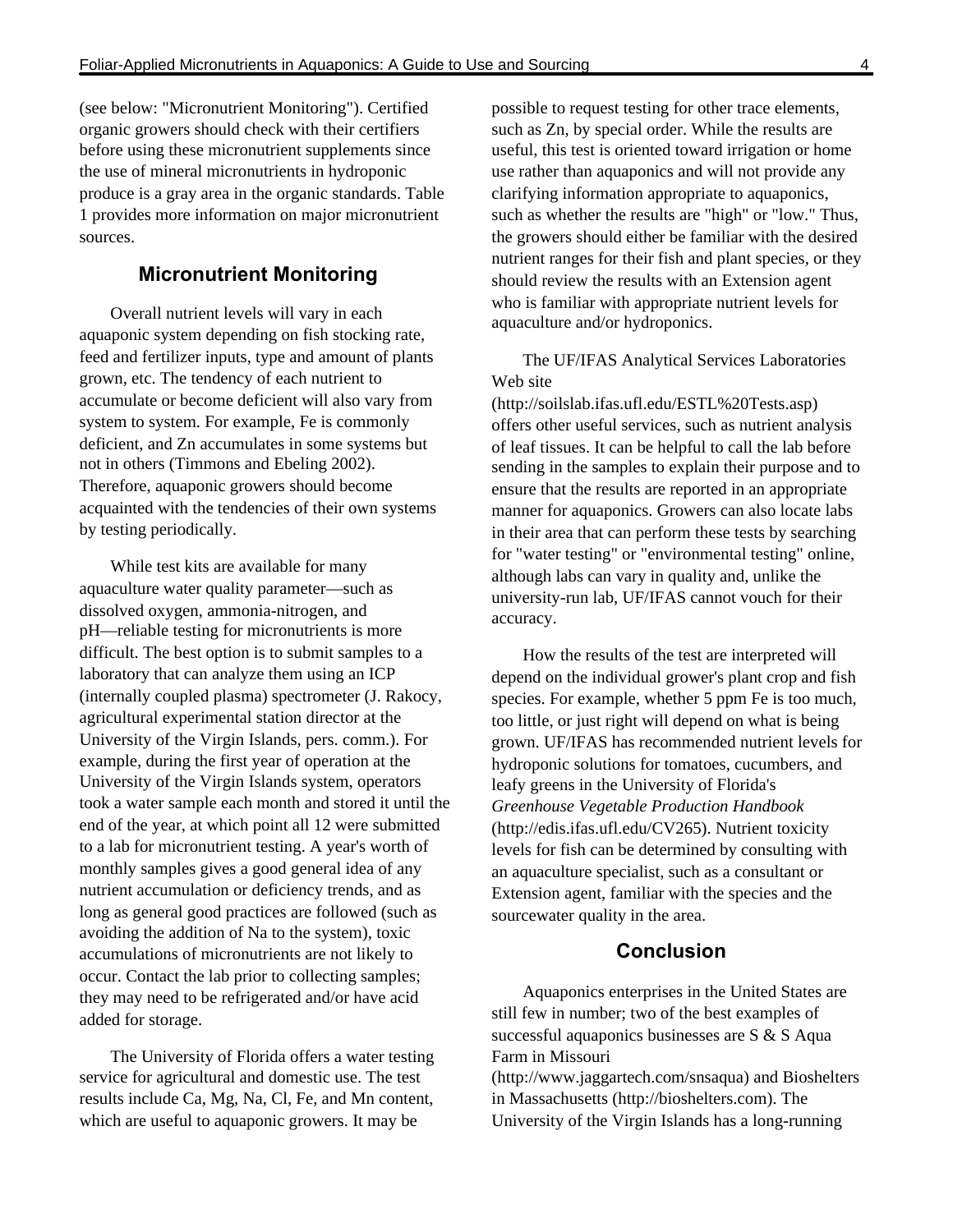demonstration aquaponics system producing about 20,000 lbs. of tilapia annually, and various vegetables that are sold commercially (Rakocy et al. 1997). These systems are commercially successful because they can use fewer resources and net higher profits per square foot of growing space than either system alone.

Various individuals have experimented with aquaponics periodically throughout the twentieth century; however, there was little or no market viability until new innovations became available in the 1980s (Diver 2006). Therefore, aquaponics is still a new type of agriculture, and some aspects are not well understood. Additionally, many different types of systems exist. It is difficult to make specific recommendations for optimal system performance at this time. Most successful aquaponic growers have arrived at their present system configurations with at least some trial and error.

Understanding water chemistry and regularly monitoring one's system can prevent unpleasant surprises both during the learning curve and in normal operation. When considering micronutrient applications, it is important for growers to keep in mind the possibility of accumulation of toxic levels of any element that is present in excess of the amount needed by the fish and plants, and that is soluble at high pH. Both Na and general salinity meet this description and should be monitored regularly with test strips or electronic meters. Organic growers should also confirm their system plans, including micronutrient management plans, with their certifying agencies *prior* to use.

# **Additional Resources**

Andrews, N., and B. Baker. Can I use this input on my organic farm? http://www.extension.org/article/18321.

Card, A., D. Whiting, C. Wilson, and J. Breeder. 2008. *Organic Fertilizers.* GardenNotes #234. Fort Collins: Colorado State University Extension Master Gardener Program.

http://cmg.colostate.edu/gardennotes/234.pdf.

 Hochmuth, G. J. 2001. Fertilizer management for greenhouse vegetables – Florida greenhouse vegetable production handbook, Vol. 3. HS787.

Gainesville: University of Florida Institute of Food and Agricultural Sciences. http://edis.ifas.ufl.edu/CV265.

Mackowiack, C. L., P. L. Grossl, and B.G. Bugbee. 2001. Beneficial effects of humic acid on micronutrient availability to wheat. *Soil Science Society of America Journal* 65:1744-1750.

Tortorello, M. 2010. The spotless garden. *New York Times*, February 17. http://www.nytimes.com/2010/02/18/garden/ 18aqua.html.

Treadwell, D. D. 2007. Introduction to organic crop production. HS720. Gainesville: University of Florida Institute of Food and Agricultural Sciences. http://edis.ifas.ufl.edu/pdffiles/CV/CV11800.pdf.

 Vitosh, M. L., J. W. Johnson, and D.B. Mengel. 1995. *Selecting micronutrient sources*. Extension Bulletin E-2567, East Lansing: Michigan State University Extension. http://web1.msue.msu.edu/imp/modf1/06039722.html.

#### **Resources**

Argo, B., and P. Fisher. 2008. Understanding plant nutrition: Fertilizers and micronutrients. *Greenhouse Grower*, September.

http://www.greenhousegrower.com/magazine/ ?storyid=1273.

Diver, S. 2006. Aquaponics—*Integration of hydroponics with aquaculture*. ATTRA Publication #IP163.

http://attra.ncat.org/attra-pub/aquaponic.html#organic.

El-Shafai, S., F. El-Gohary, P. Nasr, F. Van der Steen, and H. Gijzen. 2004. Chronic ammonia toxicity to duckweed-fed tilapia (*Oreochromis niloticus*). *Aquaculture* 232:117-127.

Gegner, L. 2006. *Aquaculture enterprises: Considerations and strategies*. ATTRA Publication #CT142.

http://attra.ncat.org/attra-pub/PDF/aquaculture.pdf.

Rakocy, J. E., D. S. Bailey, K. A. Shultz, and W. M. Cole. 1997. Evaluation of a commercial-scale aquaponic unit for the production of tilapia and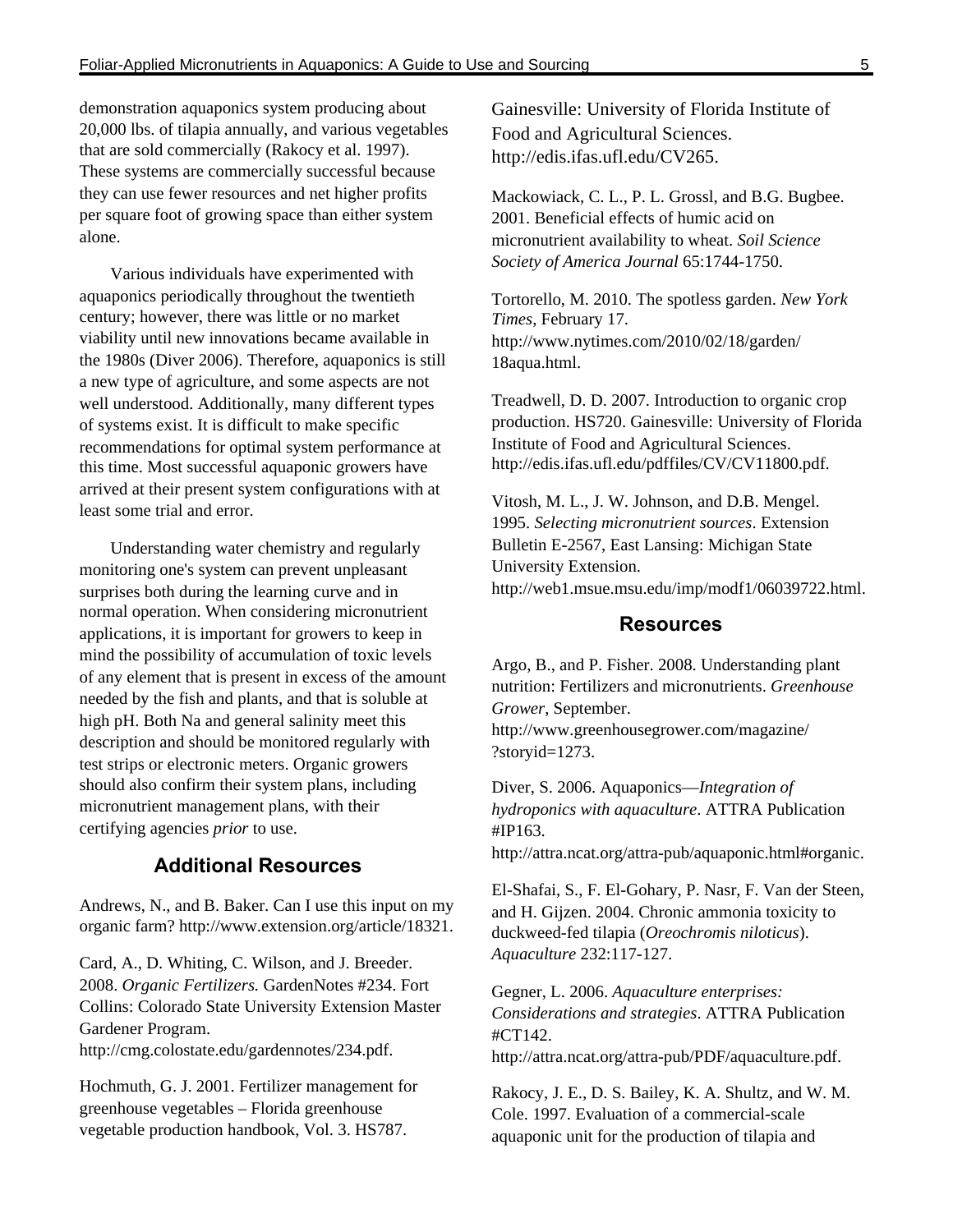lettuce. In Tilapia aquaculture: Proceedings from the Fourth International Symposium on Tilapia in Aquaculture. Coronado Springs Resort, Walt Disney World, Orlando.

Sanjay, H. G., M. Tiedje, J. J. Stashick, K. C. Srivastava, H.R. Johnson, and D.S. Walia. 1996. *Development of HUMASORB, a lignite derived humic acid for removal of metals and organic contaminants from groundwater*. DOE paper # DOE/MC/32114-97/C0815. http://www.osti.gov/bridge/servlets/purl/492083 ibcDCo/webviewable/492083.pdf.

Timmons, M. B., and Ebeling, J. M. 2002. *Recirculating aquaculture systems*. 2nd ed. Ithaca, NY: Cayuga Aqua Ventures.

TranSafety, Inc. 1998. Dust: Don't eat it! Control it! *Road Management and Engineering Journal* (June 1). http://www.usroads.com/journals/rmej/9806/ rm980603.htm.

Tyson, R. V. 2007. Reconciling pH for ammonia biofiltration in a cucumber/tilapia aquaponics system using a perlite medium. PhD diss., University of Florida.

http://etd.fcla.edu/UF/UFE0019861/tyson\_r.pdf.

Tyson, R. V., E. H. Simonne, D. D. Treadwell, M. M. Davis, and J. M. White. 2008. Effect of water pH on yield and nutritional status of greenhouse cucumber grown in recirculating hydroponics. *Plant Nutrition* 31:2018-2030.

United States Department of Agriculture (USDA), Agricultural Marketing Service. 2002. National Organic Program (NOP). http://www.ams.usda.gov/NOP/.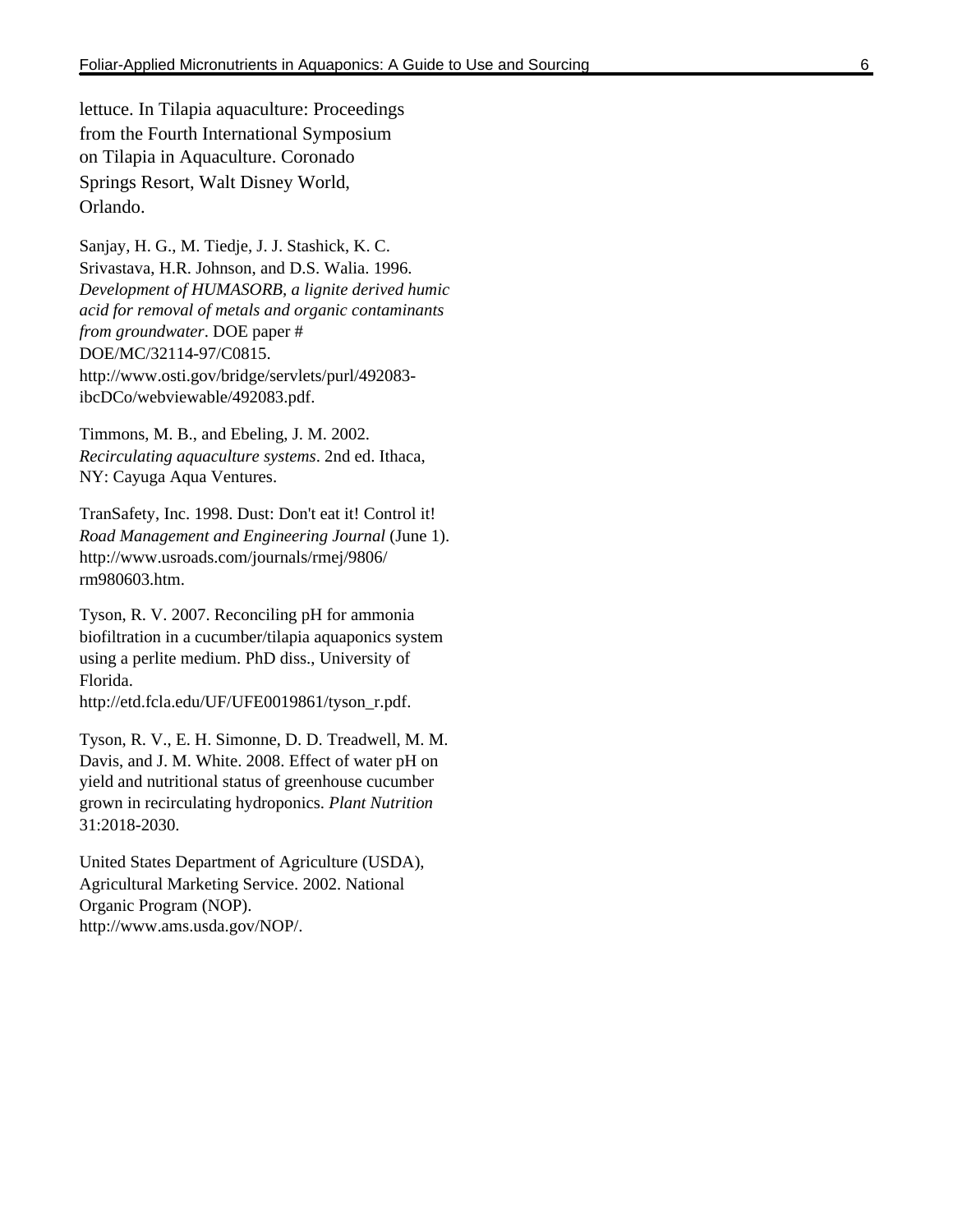#### **Table 1.** Micronutrient sources

| Material                                                             | Source/ingredients                                                                                                                                                                                | Mode of use                                                                           | <b>Notes</b>                                                                                                                                                                                                                                                                                                                                                                                                                                     |
|----------------------------------------------------------------------|---------------------------------------------------------------------------------------------------------------------------------------------------------------------------------------------------|---------------------------------------------------------------------------------------|--------------------------------------------------------------------------------------------------------------------------------------------------------------------------------------------------------------------------------------------------------------------------------------------------------------------------------------------------------------------------------------------------------------------------------------------------|
| Mineral<br>sources-CuSO <sub>4</sub> ,<br>$\mathsf{FeSO}_{4}$ , etc. | Mined rocks, usually processed for<br>purity                                                                                                                                                      | Ready-to-use liquid<br>formulas or dry<br>formulas that must<br>be mixed prior to use | Be sure to test and document a<br>nutrient need prior to contacting<br>certifying agency.<br>Can affect pH; be prepared to adjust<br>pH when using.<br>Chlorides should be avoided<br>because chlorine is toxic to both fish<br>and plants in low amounts (C. Ohs,<br>pers. comm.)<br>If nitrates are added, they should be<br>accounted for in the N budget.<br>Neither chlorides nor nitrates are<br>permissible under organic<br>regulations. |
| Synthetic<br>chelates-EDTA,<br>EDDA, EDDHA, etc.                     | Synthetic materials that keep<br>nutrients soluble in high-pH water                                                                                                                               | Ready-to-use liquid<br>formulas or dry<br>formulas that must<br>be mixed prior to use | Not appropriate for organic systems.<br>EDDHA is the best chelate for iron at<br>pH greater than 7.0 (Argo and Fisher<br>2008)                                                                                                                                                                                                                                                                                                                   |
| Aquatic plant extracts                                               | Commercially prepared "teas" of<br>various plants; may contain<br>micronutrients and other<br>compounds                                                                                           | Liquid                                                                                | Often have a base such as KOH or<br>NaOH added to increase extraction.<br>Take these additives into account.<br>For example, KOH can be<br>considered a K supplement as well,<br>and products containing NaOH<br>should be avoided.                                                                                                                                                                                                              |
| Humic acids                                                          | Two sources: commercially<br>prepared "teas" of<br>high-organic-matter materials such<br>as compost and soil organic matter.<br>or derived from coal and/or sewage<br>sludge (Sanjay et al. 1996) | Usually liquid                                                                        | Approved for organic systems;<br>however, some growers may wish to<br>check with supplier to ensure that<br>the humic acids are derived from<br>compost rather than from coal.                                                                                                                                                                                                                                                                   |
| Lignin sulfonates                                                    | A component of wood, "the glue<br>that holds tree rings together"<br>(TranSafety, Inc. 1998);<br>commercial preps usually derived<br>from paper processing                                        | <b>Usually liquid</b>                                                                 | Approved for organic systems.                                                                                                                                                                                                                                                                                                                                                                                                                    |
| Seaweed<br>preparations                                              | Commercially prepared "teas" from<br>seaweed                                                                                                                                                      | <b>Usually liquid</b>                                                                 | Approved for organic systems.<br>However, these tend to be high in<br>salts, making them inappropriate for<br>recirculating aquaponic systems.                                                                                                                                                                                                                                                                                                   |